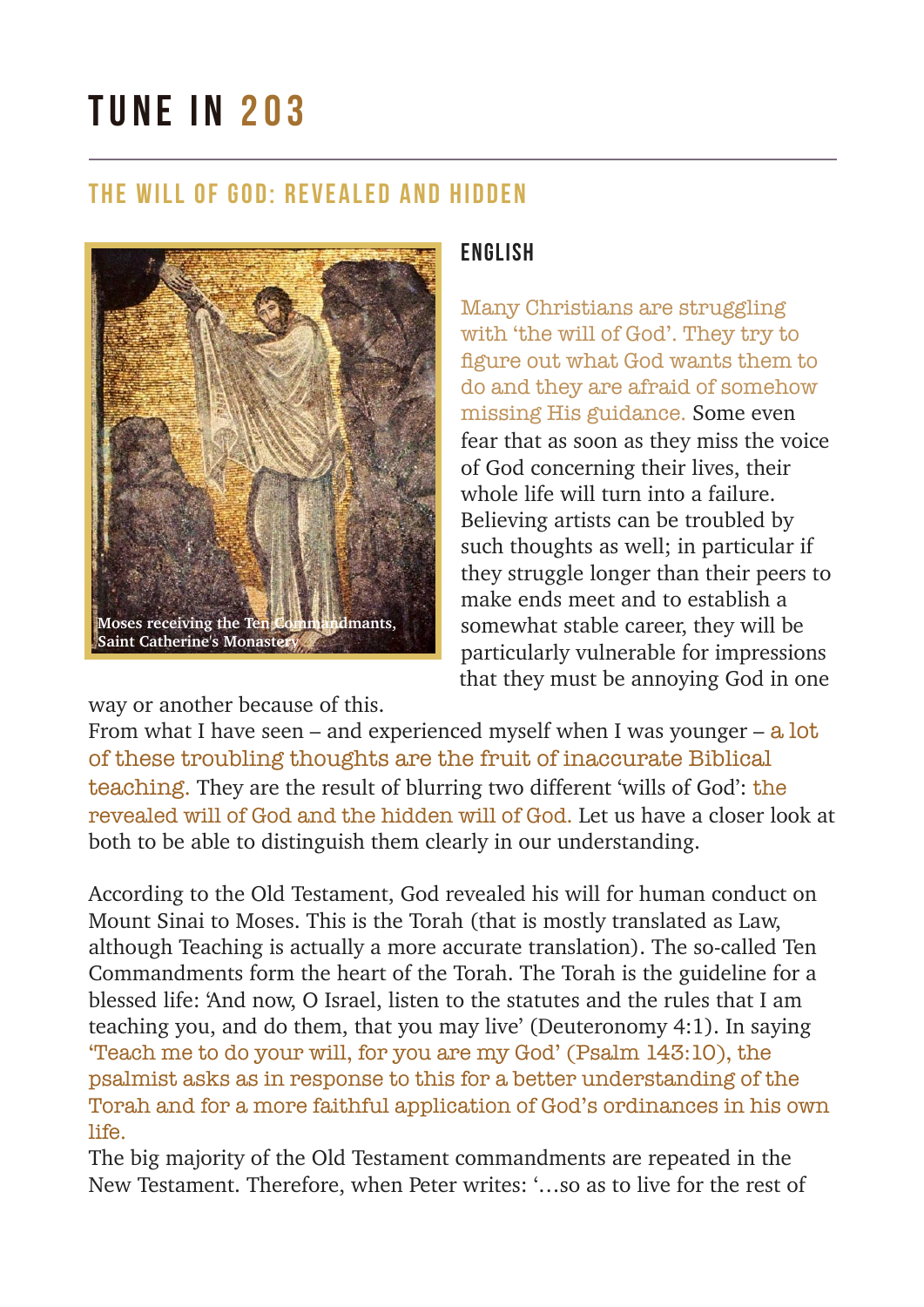the time in the flesh no longer for human passions but for the will of God' (1 Peter 4:2), he means that Christians are expected to follow God's ordinances for a sanctified life actively.

Next to God's revealed will concerning human conduct, there is God's hidden will concerning our life destinations. Whereas the former is expressed in ordinances, the latter consists in decisions by God concerning our lives. Paul says that God 'works all things according to the counsel of his will' (Ephesians 1:11) and when he describes himself as an apostle 'by the will of God' (Colossians 1:1), he means that his apostolate was the result of a divine decision over his life.

Whereas man is expected to know the revealed will of God, man is not expected to know the hidden will of God for the very simple reason that he cannot know it. We only may somehow understand God's plan for our lives when we look back on it when we have grown old and may discern a certain pattern.

The struggles that many Christians suffer in this follow upon the mistake to apply verses like Paul's summons 'understand what the will of the Lord is' (Ephesians 5:17) to the hidden will of God – as if Christians always are supposed to know what God wants in their lives and that they should take all their decisions based on an unshakable certainty about this. But nowhere in Scripture do we read that we are expected to know this.

What we read, is that God will guide us through life and that **sometimes** His guidance even can turn into clear indications concerning the next step to take: the clearest example is the instruction that Paul receives from the Lord to go to Macedonia (Acts 16:9), but also in this case it follows upon moments in which Paul and his companions must have felt lost, as the preceding verses make amply clear.

What we should understand is that praying God to reveal his will for our lives may give the appearance of piety, but in its core it may be pagan. It was this desire to know their destinies beforehand that made the ancient Greeks travel to Delphi to consult the oracle (as we can read in Aischylos' Oresteia). We should understand that this whole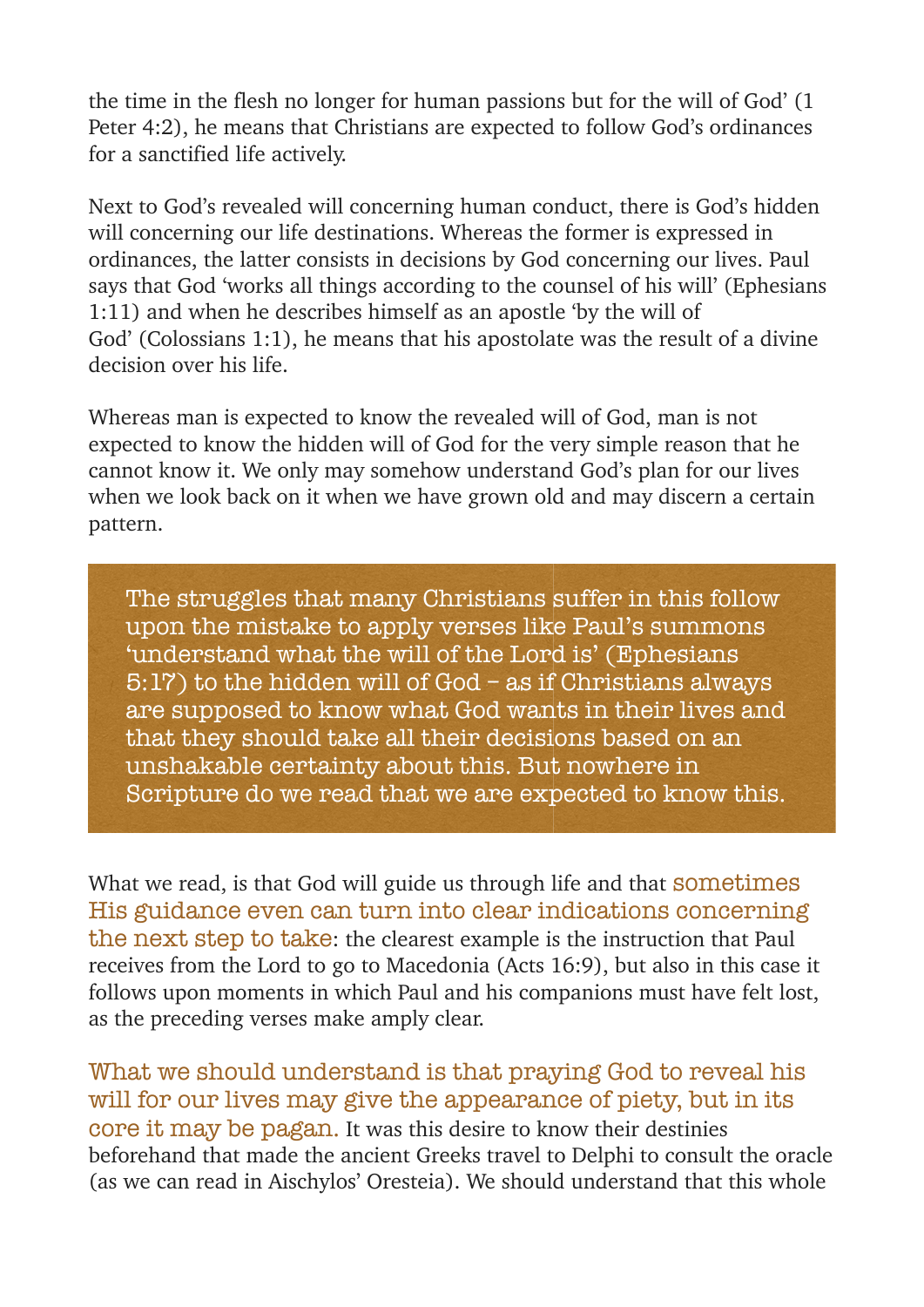idea is fundamentally opposed to what Scripture calls faith. As Martin Luther (1483-1546) came to understand like hardly anyone else in his lifetime,

### faith does not mean that we merely believe that God exists, but that we put our total trust in God for life and eternity.

Indeed, the very reason why Abraham is designated as the father of all believers (Romans 4:11; but read the full chapter!) is precisely is that he trusted God and 'went out, not knowing where he was going' (Hebrews 11:8).

The hallmark of believers is not that they know perfectly what they are up to, but precisely that they do not know that and therefore choose to put their trust in God.

Concerning our everyday life as an artist, firstly it is important to point out that it is good to be obedient to God's commandments for human conduct, because it will bring a lot of good in our lives, and in particular it will safeguard us against a lot of mistakes and problems.

But obedience to God's Law does not imply that we automatically will receive everything that we desire and that our career will be smooth. No, we will still face difficulties of all kinds and we even may get the feeling that we wander around without any sense of direction. But when we face such dark moments, we should not take them as divine judgments over our lives, but as opportunities to entrust ourselves to God wholeheartedly – because this is exactly what it means to be a believer.

Text: Dr. Marcel S. Zwitser [<http://www.heartoftheartist.org/](http://www.heartoftheartist.org/)> Tune ins on **[Facebook](https://www.facebook.com/TUNEINs/?fref=ts)**

TheTUNE INs are weekly spiritual reflections for artists, published by Crescendo. Feel to forward them to other artists or let them know that they can order them (for free) via [info@crescendo.org](mailto:info@crescendo.org)<mailto[:info@crescendo.org](mailto:info@crescendo.org)>. The TUNE INs are also on Facebook > Click the F-Icon You are also welcome to leave there a comment!

> Thank you for all donations which help us to continue editing and sending the TUNE INs: LINK[<http://www.crescendo.org/en/kontakt.html>](http://www.crescendo.org/en/kontakt.html)

Impressum: Crescendo Mittlere Strasse 145, 4056 Basel / CH Facebook TUNE IN - LINK[<https://www.facebook.com/TUNEINs/?fref=ts](https://www.facebook.com/TUNEINs/?fref=ts)> Newsletter abbestellen[<http://www.newsletter-abmeldung.de/testmail/?u=http://www.newsletter](http://www.newsletter-abmeldung.de/testmail/?u=http://www.newsletter-abmeldung.de)[abmeldung.de>](http://www.newsletter-abmeldung.de/testmail/?u=http://www.newsletter-abmeldung.de)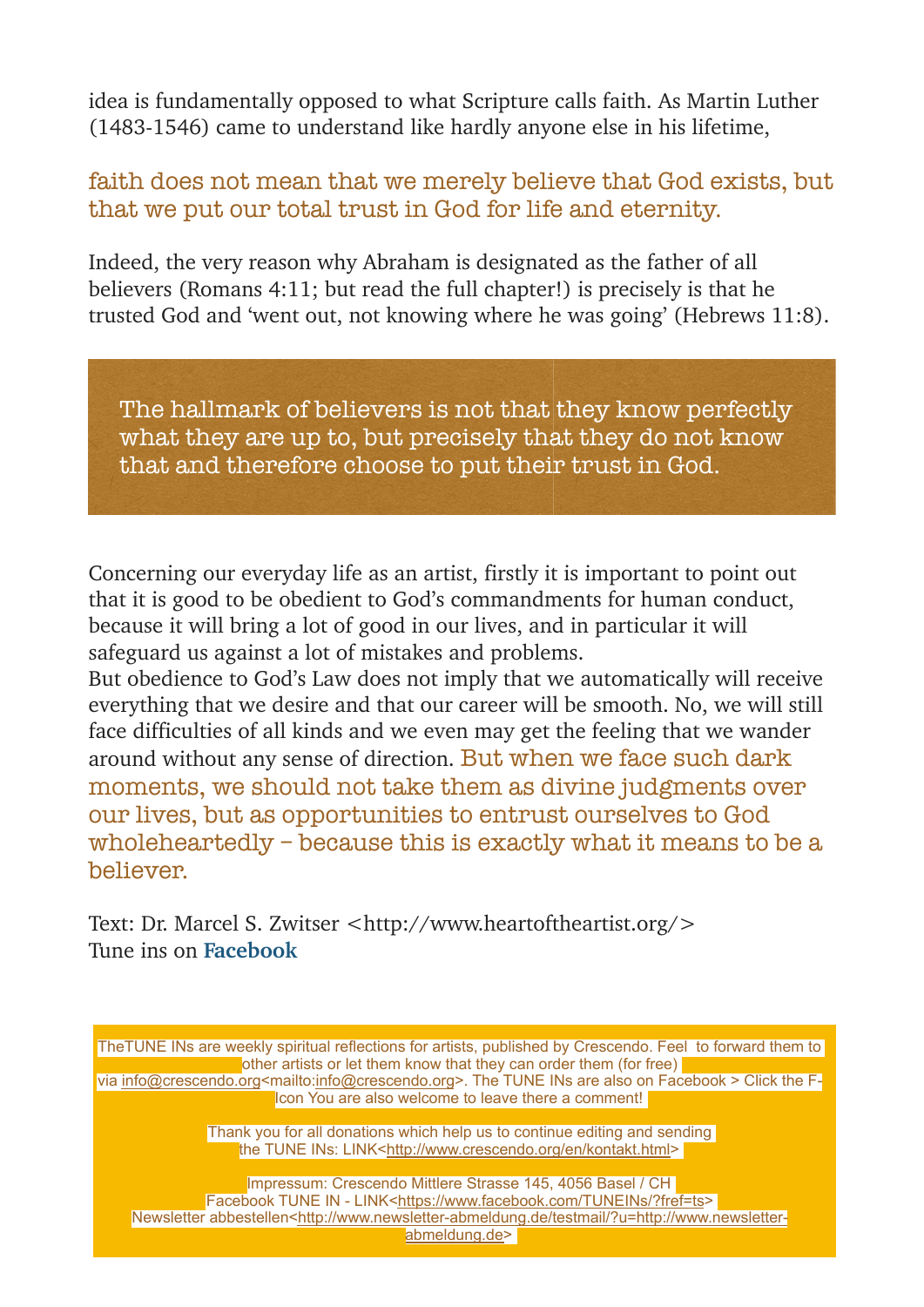## TUNE IN 203

## Der Wille Gottes: offenbart und verborgen



#### **DEUTSCH**

Viele Christen stolpern über die Frage: "Was ist eigentlich Gottes Wille?" Sie versuchen, den Willen Gottes exakt zu erforschen und fürchten, Seine Führung irgendwie zu verpassen. Manche denken sogar, ihr Leben werde in einem völligen Desaster enden, sollten sie nicht richtig auf Gott hören.

Auch gläubige Künstler sind gegen solche beunruhigenden Gedanken nicht immun. Diese stellen sich besonders dann ein, wenn sich der künstlerische Werdegang und die Karriere langsamer als bei den Kollegen

entwickeln. Dann sind sie besonders anfällig für den Gedanken, sie hätten auf die eine oder andere Weise Gottes Unmut auf sich gezogen. Aus meiner Beobachtung – und aus meinen Erinnerungen an die Erfahrungen, die ich in meiner Jugend machte - komme ich zum Schluss, dass viele dieser irritierenden Gedanken in einer falschen Bibelinterpreation wurzeln, genauer in der Verwechslung zwischen offenbartem und verborgenem Willen Gottes. Es lohnt sich, näher darauf einzugehen, um diese beiden Seiten des Willen Gottes unterscheiden zu können.

Das Alte Testament erzählt davon, wie Gott auf dem Berg Sinai Mose Seinen Willen für die menschliche Lebensführung kundgibt, und zwar in der Thora (meist übersetzt als "Gesetz", wenngleich der Begriff "Lehre" zutreffender wäre). Die sogenannten Zehn Gebote sind das Herzstück der Thora. Die Thora zeigt den Weg zu einem gesegneten Leben auf: "Und nun höre, Israel, die Gebote und Rechte, die ich euch lehre, damit ihr sie tun sollt, auf dass ihr lebt" (5. Mose 4,1). Wenn der Psalmist singt: "Lehre mich nach deinem Willen handeln, denn du bist mein Gott" ( Psalm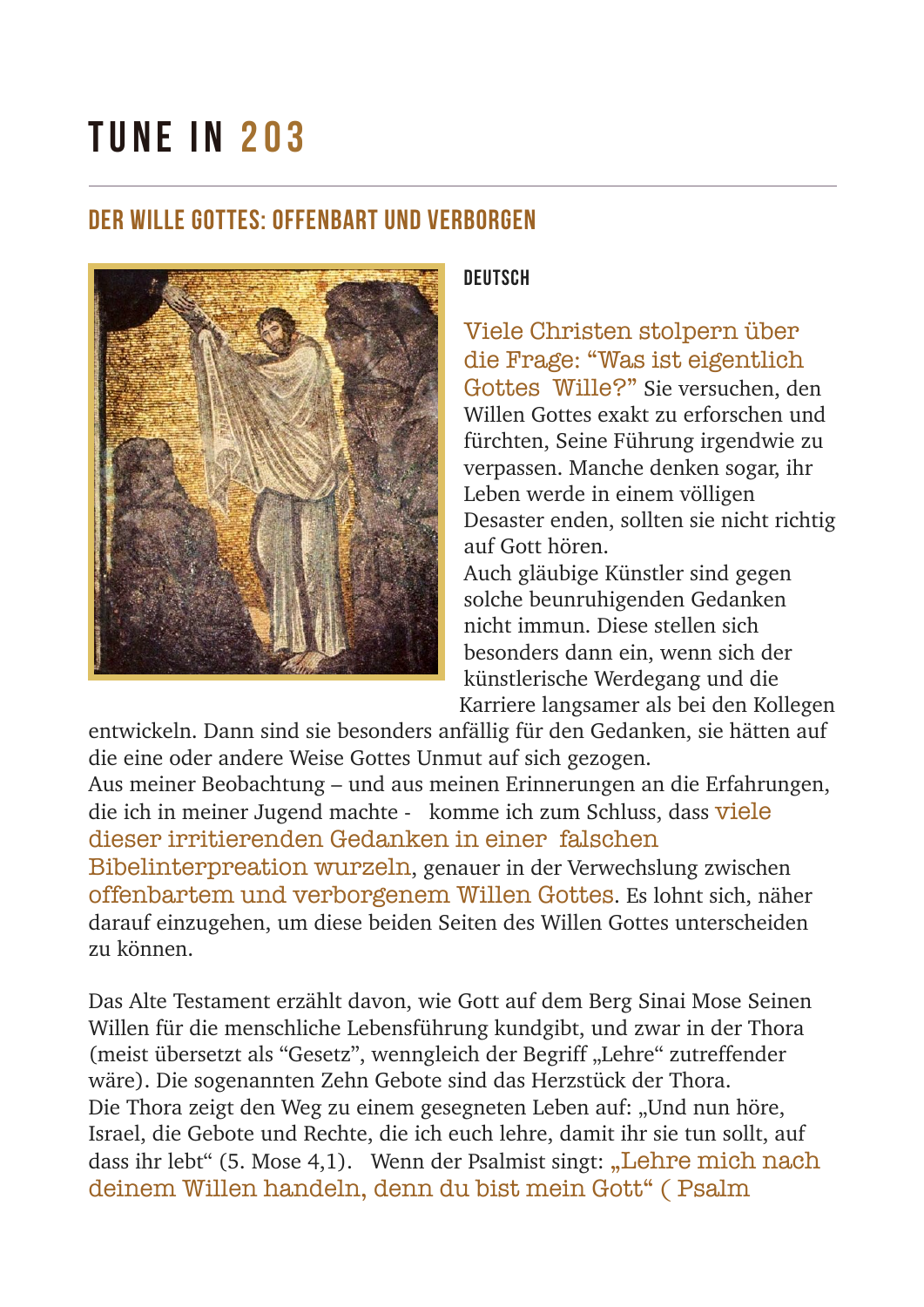### 143,10), so antwortet er damit auf die Thora und bittet um ein besseres Verständnis derselben. Denn er will Gottes Weisungen treuer befolgen.

Eine grosse Zahl der Gebote aus dem Alten Testament werden im Neuen Testament wiederholt. So schreibt Petrus: ..... Solange ihr noch auf der Erde lebt, lasst euch nicht von menschlichen Leidenschaften, sondern von Gottes Willen leiten" ( 1. Petrus 4,2). Er meint damit, dass von den Christen ein geheiligtes Leben in der aktiven Befolgung von Gottes Ordnungen erwartet wird.

Neben Gottes offenbartem Willen, der sich auf die menschliche Lebensführung bezieht, gibt es auch einen verborgenen Willen Gottes, der sich auf unseren Lebensweg bezieht. Hat der erstere Wille sich in den Geboten geäussert, so besteht der zweite in Gottes Ratschlüssen über unser Leben. Paulus sagt: "Was Gott einmal beschlossen hat, das führt er auch aus." (Epheser 1,11). Wenn sich Paulus als "Apostel durch den Willen Gottes" (Kolosser 1,1) bezeichnet, so meint er damit, dass der Aposteldienst dem Willen Gottes für sein Leben entspringe.

Während von uns erwartet wird, dass wir den offenbarten Willen Gottes kennen, so wird uns nicht zugemutet, über den verborgenen Willen Gottes Bescheid zu wissen – aus dem einfachen Grund, dass wir diesen gar nicht kennen können. Wir mögen zwar irgendwie verstehen, was Gottes Plan für unser Leben ist, wenn wir innehalten und zurückblicken oder wenn wir im Alter ein gewisses Lebensmuster entdecken.

Manche inneren Kämpfe jedoch, die nicht wenige Christen in diesem Bereich ausfechten, beruhen auf dem Irrtum, dass man eine Aufforderung von Paulus wie "erkennt, was der Wille des Herrn ist" (Epheser 5,17) auf den verborgenen Willen Gottes bezieht. Das wäre dann, als müssten Christen immer wissen, was Gott in ihrem Leben will und als müssten sie all ihre Entscheidungen auf eine unverbrüchliche Kenntnis dieses Willens zurückführen. Doch nirgends in der Schrift lesen wir davon, dass dies von uns erwartet wird.

Hingegen lesen wir davon, dass Gott uns durch das Leben hindurch führen will, und dass Seine Führung sogar so deutlich werden kann, dass wir klare Hinweise für den nächsten Schritt bekommen.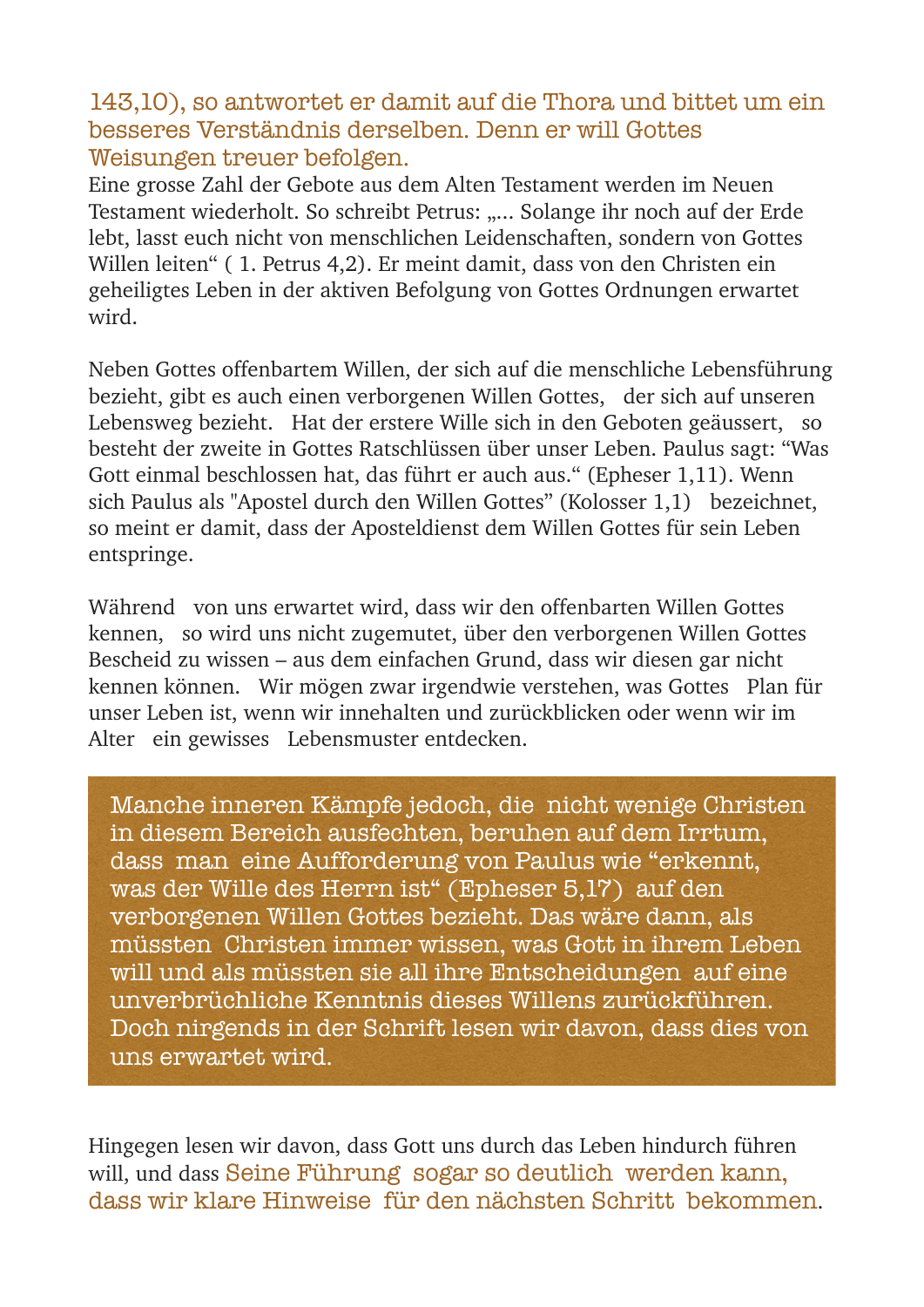Das eindeutigste Beispiel dafür finden wir in Gottes Anweisung an Paulus, nach Mazedonien zu gehen (Apostelgeschichte 16,9). Doch auch diese Begebenheit erfolgt in einer Situation, wo sich Paulus und seine Gefährten zutiefst unsicher fühlen, wie die vorausgehenden Verse zeigen.

Wir sollten uns eingestehen, dass uns das Gebet um Erkenntnis des göttlichen Willens zwar in ein frommes Licht setzt, dass er aber in seinem Kern heidnisch sein kann. Die alten Griechen, die ihr Schicksal im Voraus kennen wollten, machten sich auf nach Delphi, um das Orakel zu befragen (wie wir in Aischylos' Oresteia lesen können). Wir sollten uns dessen bewusst sein, dass diese Vorstellung fundamental dem widerspricht, was die Schrift unter Glauben versteht. Martin Luther (1483-1546) hat wie kaum ein Anderer zu seinen Lebzeiten erkannt:

### Glauben heisst nicht einfach, an die Existenz Gottes zu glauben, sondern sein ganzes Vertrauen für Leben und Ewigkeit auf Ihn zu setzen.

Und Abraham wurde deswegen der Vater aller Glaubenden genannt (s. Römer 4,11 - aber man lese das ganze Kapitel!), weil er Gott vertraute und auszog, "ohne zu wissen, wohin er gehen würde." (Hebräer 11,8).

Christen zeichnen sich also nicht dadurch aus, dass sie genau wissen, was sie erwartet, sondern dass sie dies eben nicht präzise wissen und dass sie gerade darum ihr Vertrauen bewusst auf Gott setzen.

Wenn es nun um unser tägliches Leben als Künstler geht, so lasst uns deutlich sagen: Es ist gut, Gottes Gebote zu halten! Sie bewirken viel Gutes in unserem Leben und bewahren uns vor zahlreichen Fehlern und Problemen. Aber wenn wir Gott gehorsam sind, heisst dies noch nicht, dass wir dann automatisch Alles bekommen, was wir uns wünschen oder dass dann unsere Karriere problemlos verläuft. Nein, wir werden immer noch mit verschiedenen Schwierigkeiten zu kämpfen haben und zuweilen vom Gefühl überwältigt werden, völlig im Dunkeln zu tappen. Aber solche dunklen Stunden sollten wir dann eben nicht als Gottes Gericht über unserem Leben missdeuten, sondern diese vielmehr zum Anlass